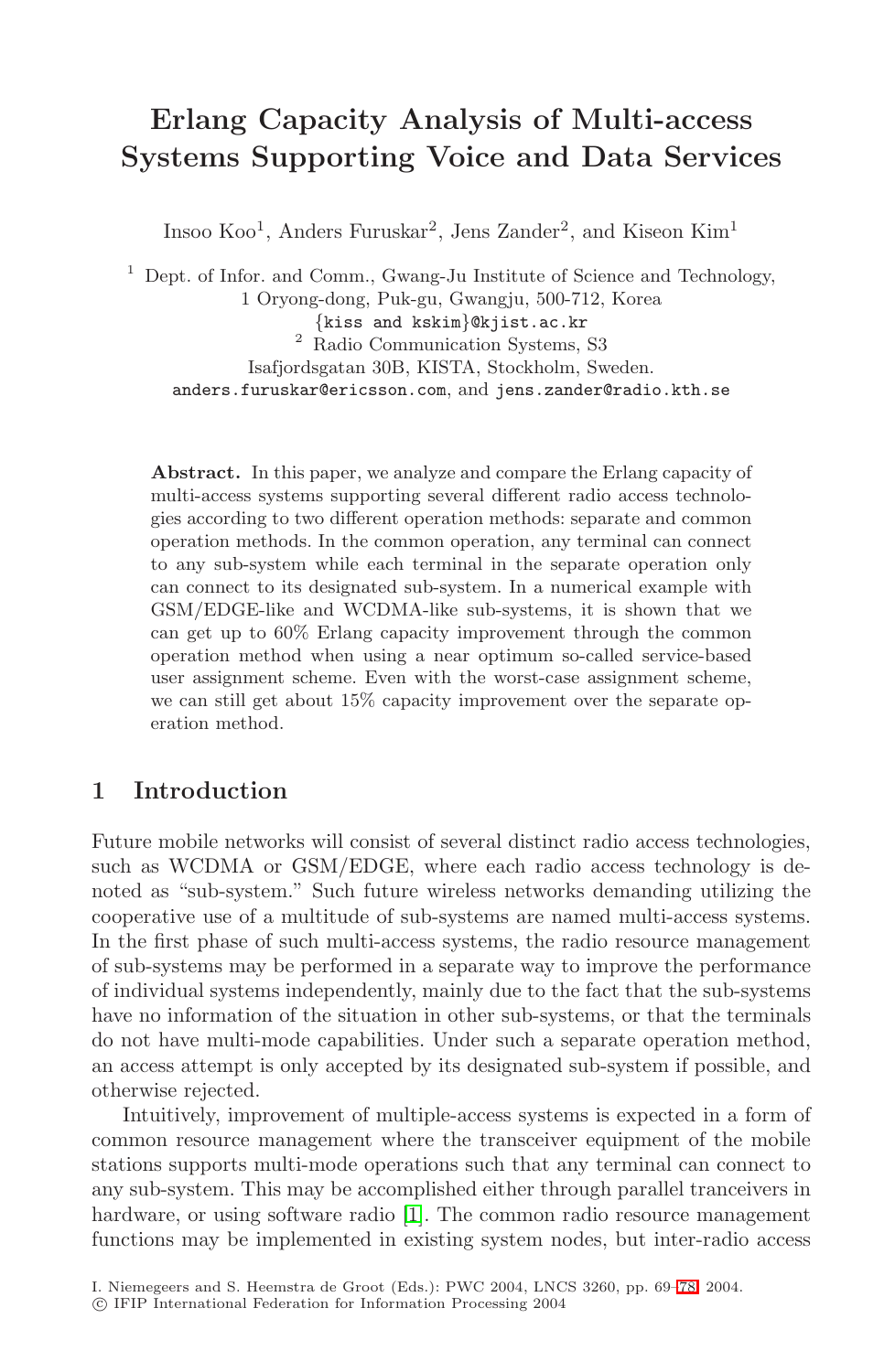technology signaling mechanisms need to be introduced. In order to estimate the benefit of such common resource management of the multi-access systems, some studies are necessary especially in aspects of quantifying the associated Erlang capacity.

As an example of improving the performances of common resource management, for single-service scenarios, the "trunking gain" of multi-access system capacity enabled by the larger resource pool from common resource management has previously been evaluated in [\[2\]](#page-9-0) through simulation, and multi-service allocation is not considered. In multi-service scenarios, it is expected that the capacity of multi-access systems also depends on how users of different services are assigned on to sub-systems. The gain that can be obtained through the employed assignment scheme can be named as "assignment gain", and further the capacity gain achievable with different user assignment principles has been estimated in [\[3,8\]](#page-9-0). These studies however disregard trunking gains. In this paper, we combine both trunking and assignment gains, and quantify the Erlang capacity of the multi-access system. Further, we provide the upper and lower bounds of the Erlang capacity of the multi-access system by considering two extreme cases; one is that all terminals can not support multi-mode function, and the other one is that all terminals can do, which corresponds to the separate and common operations of multi-access systems. In the case of the common operation, we also consider two kinds of user assignment schemes; service-based user assignment [\[3\]](#page-9-0) as the best case, which roughly speaking assigns users to the sub-system where their service is most efficiently handled, and the rule opposite to the service-based assignment as the worst case reference. With the consideration of these extreme cases, the Erlang capacity of multi-access systems would be a useful guideline for operators of multi-access systems.

## **2 Erlang Capacity Analysis of the Multi-access Systems**

In this section, we consider a multi-access system consisting of two sub-systems supporting two services, voice and data, and analyze the Erlang capacity of the multi-access systems according to two different operation methods; separate and common operations. However, it is noteworthy that generalization of this analysis to a case with arbitrary number of sub-systems and services is straightforward, but for lack of space reasons left out.

### **2.1 Separate Operation of the Multi-access Systems**

In the separate operation method of the multi-access systems, an access attempt is accepted by its designated sub-system if possible, and otherwise rejected. In order to evaluate the performance of the separate operation in the aspects of traffic analysis, at first we need to identify the admissible region of voice and data service groups in each sub-system. Let  $Q_v^l$  and  $Q_d^l$  be the link qualities such as frame error rate that individual voice and data users experience in the subsystem  $l$   $(l = 1, 2)$  respectively, and  $Q_{v,min}$  and  $Q_{d,min}$  be a set of minimum link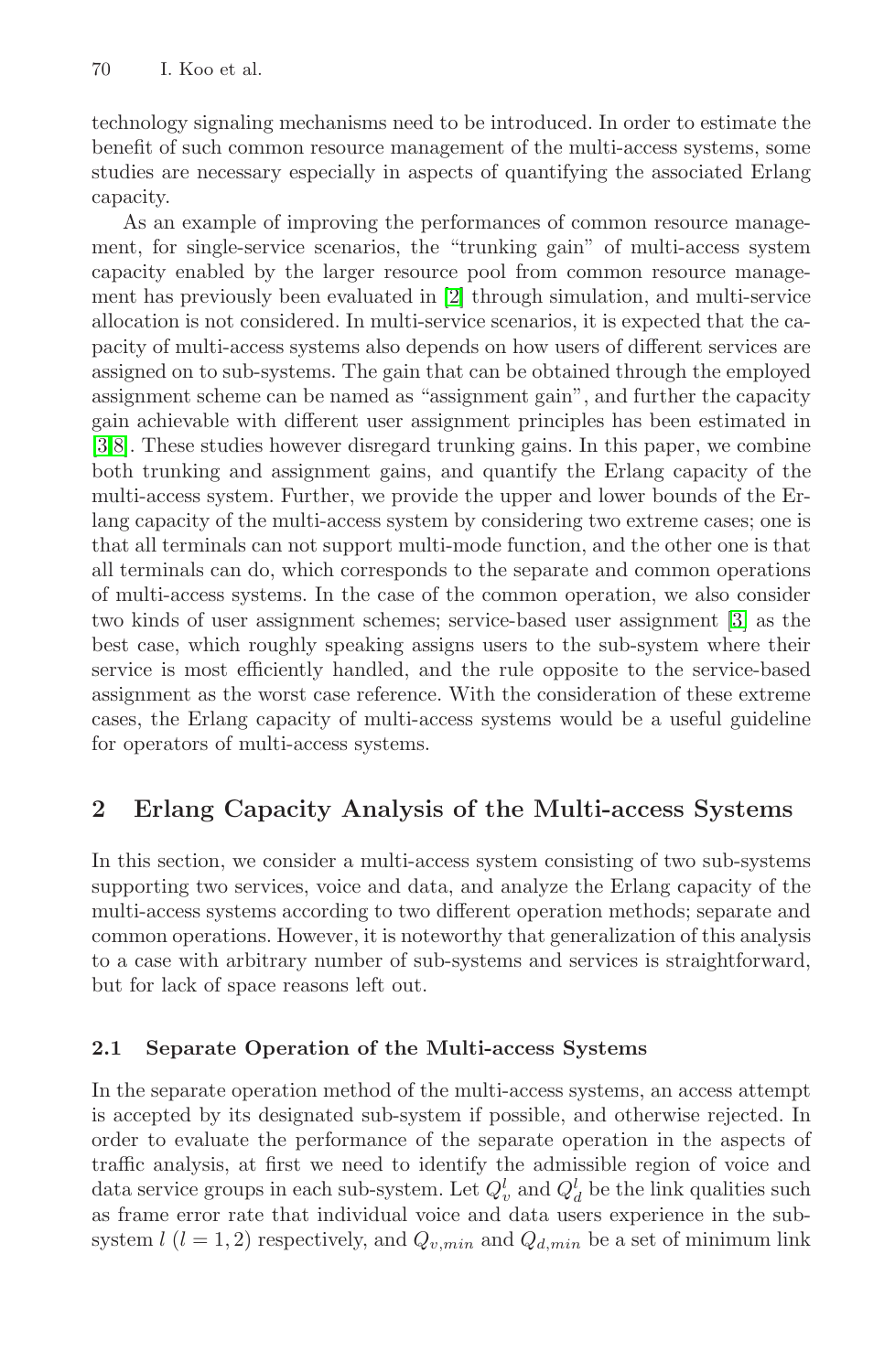quality level of each service. Then, for a certain set of system parameters such as service quality requirements, link propagation model and system assumption, the admissible region of the sub-system  $l$  with respect to the simultaneous number of users satisfying service quality requirements in the sense of statistic,  $S_{sub,l}$ can be defined as

$$
S_{sub,l}
$$
  
={ $(n_{(v,l)}, n_{(d,l)})|P_r(Q_v^l(n_{(v,l)}, n_{(d,l)}) \ge Q_{v,min}$  and  
 $Q_d^l(n_{(v,l)}, n_{(d,l)}) \ge Q_{d,min}) \ge \beta\%$ }  
={ $(n_{(v,l)}, n_{(d,l)})|0 \le f_l(n_{(v,l)}, n_{(d,l)}) \le 1$  and  $n_{(v,l)}, n_{(d,l)} \in Z_+\}$  for  $l = 1, 2$  (1)

where  $n_{(v,l)}$  and  $n_{(d,l)}$  are the admitted number of calls of voice and data service groups in the sub-system l respectively,  $\beta$ % is the system reliability defined as minimum requirement on the probability that the link quality of the current users in the sub-system  $l$  is larger than the minimum link quality level, which is usually given between 95% and 99%, and  $f_l(n_{(v,l)}, n_{(d,l)})$  is the normalized capacity equation of the sub-system l. In the case of linear capacity region, for example  $f_l(n_{(v,l)}, n_{(d,l)})$  can be given as  $f_l(n_{(v,l)}, n_{(d,l)}) = a_{lv} \cdot n_{(v,l)} + a_{ld} \cdot n_{(d,l)}$  for  $l=1,2$ . Such linear bounds on the total number of users of each class, which can be supported simultaneously while maintaining adequate QoS requirements, are commonly found in the literature for CDMA systems supporting multi-class services [\[4,5\]](#page-9-0). Further provided the network state lies within the admissible region, then the QoS requirement of each user will be satisfied with  $\beta\%$  reliability.

In the aspects of network operation, it is of vital importance to set up a suitable policy for the acceptance of an incoming call in order to guarantee a certain quality of service. In general, call admission control (CAC) policies can be divided into two categories: number-based CAC (NCAC) and interferencebased CAC (ICAC) [\[6\]](#page-9-0). In the case of ICAC, a BS determines whether a new call is acceptable or not by monitoring the interference on a call-by-call basis while the NCAC utilizes a pre-determined CAC threshold. In this paper, we adopt a NCAC-type CAC since its simplicity with which we can apply general loss network model to the system being considered for the performance analysis, even though the NCAC generally suffers a slight performance degradation over the ICAC [\[6\]](#page-9-0) and the CAC thresholds for the NCAC should be specifically redesigned in the case of changes in propagation parameters or traffic distributions. That is, a call request is blocked and cleared from the system if its acceptance would move the next state out of the admissible region, delimited by Eqn.(1), otherwise it will be accepted.

In order to focus on the traffic analysis of sub-systems under the CAC policy of our interest, we also consider the standard assumptions on the user arrival and departure processes. That is, we assume that call arrivals from users of class  $j$  in the sub-system l are generated as a Poisson process with rate  $\lambda_{(i,l)}$   $(j = v, d)$ . If a call is accepted then it remains in the cell and sub-system of its origin for an exponentially distributed holding time with mean  $1/\mu_{(j,l)}$  which is independent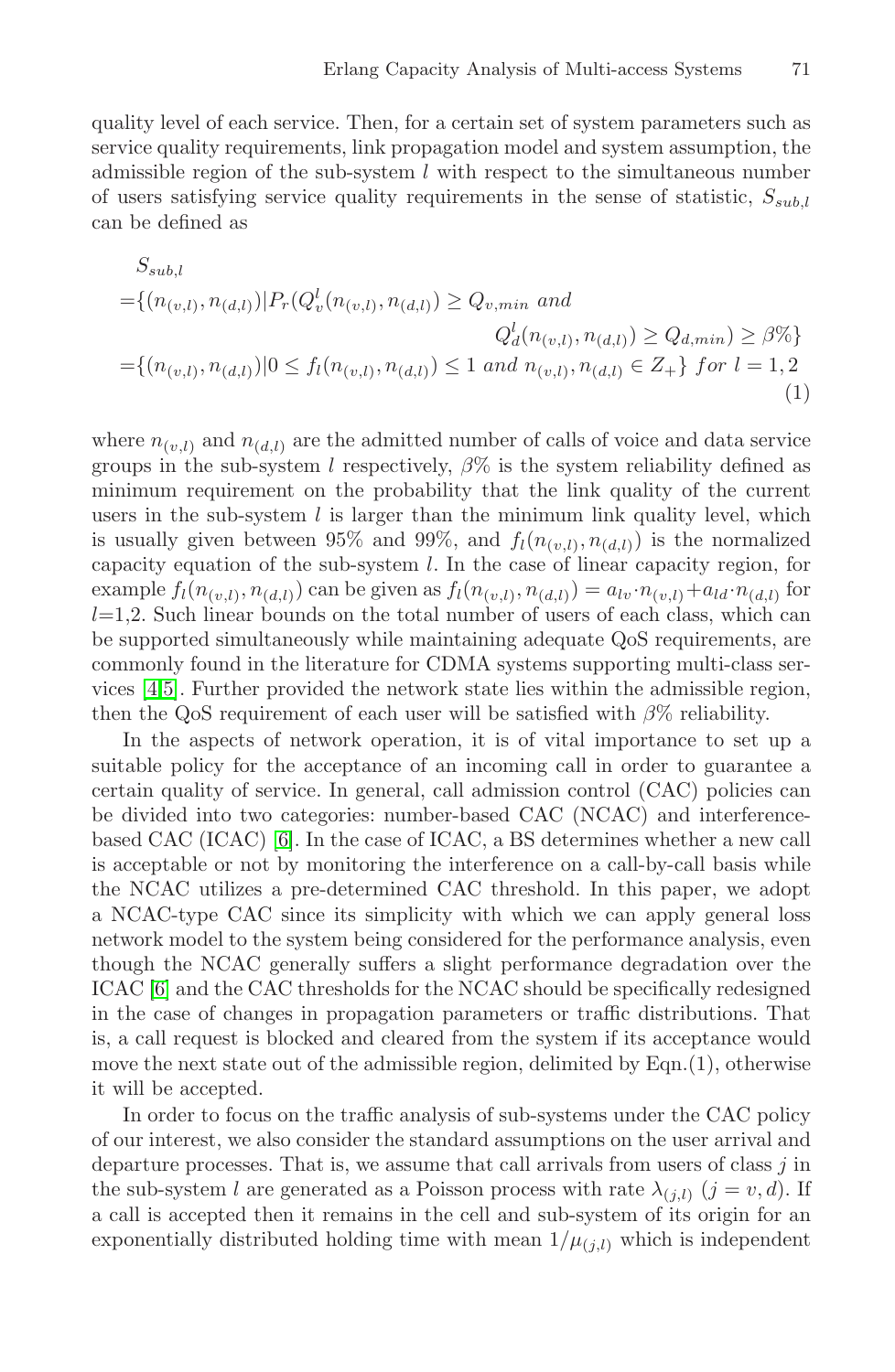of other holding times and of the arrival processes. Then, the offered traffic load of the j-th service group in the sub-system l is defined as  $\rho_{(i,l)} = \lambda_{(i,l)}/\mu_{(i,l)}$ .

With these assumptions, it is well known from  $M/M/m$  queue analysis that for given traffic loads, the equilibrium probability for an admissible state  $N_l(\equiv$  $(n_{(v,l)}, n_{(d,l)})$  in the sub-system l,  $\pi(N_l)$  can have a product form on the the truncated state space defined by the call admission strategy such that it is given by  $|7|$ :

$$
\pi(N_l) = \begin{cases}\n\frac{\rho_{(v,l)}^{n_{(v,l)}} \rho_{(d,l)}^{n_{(d,l)}}}{n_{(v,l)}! n_{(d,l)}!} / \sum_{N_l \in S_{sub,l}} \frac{\rho_{(v,l)}^{n_{(v,l)}} \rho_{(d,l)}^{n_{(d,l)}}}{n_{(v,l)}! n_{(d,l)}!}, & N_l \in S_{sub,l}, \\
0 & \text{otherwise.} \n\end{cases}
$$
\n(2)

Subsequently, the blocking probability for a user of class  $j$  in the sub-system l is also simply expressed as

$$
B_{(j,l)} = \sum_{N_l \in S_{blk,l}^j} \pi(N_l)
$$
 (3)

where  $S_{blk,l}^j$  is the subset of states in  $S_{sub,l}$  which states must move out of  $S_{sub,l}$ with the addition of one user of class j. Here, it is noteworthy that  $\pi(N_l)$  and  $B_{(i,l)}$  are dependent on the admission region  $S_{sub,l}$ , and the traffic loads  $\rho_{(i,l)}$ . Then, the Erlang capacity of the sub-system  $l$ , defined as the set of supportable offered traffic load of each service, can be calculated as a function of supportable offered traffic loads of all service groups such that

$$
C_{(Erlang,l)} = \{ (\rho_{(v,l)}, \rho_{(d,l)}) | B_{(v,l)} \le P_{(B,v)_{req}} \text{ and } B_{(d,l)} \le P_{(B,d)_{req}} \} \tag{4}
$$

where  $P_{(B,j)}_{reg}$  is the required call blocking probability of service j and can be considered as GoS requirement.

Finally, the combined Erlang capacity,  $C_{Erlang}$ , of the multi-access systems under the separate operation is the sum of those of sub-systems such that

$$
C_{Erlang} =
$$
  

$$
\{(\rho_v, \rho_d) | (\rho_v, \rho_d) \equiv \sum_{l=1}^{2} (\rho_{(v,l)}, \rho_{(d,l)}), \ (\rho_{(v,l)}, \rho_{(d,l)}) \in C_{(Erlang,l)} \text{ for } l = 1, 2\}
$$
  
(5)

#### **2.2 Common Operation of the Multi-access Systems**

In the common operation of the multi-access systems, the admissible region of the considered multi-access systems depends on how users of different services are assigned onto the sub-systems. That is, according to the employed user assignment scheme in the common operation, the admissible region of multi-access systems can be one of subset of the following set: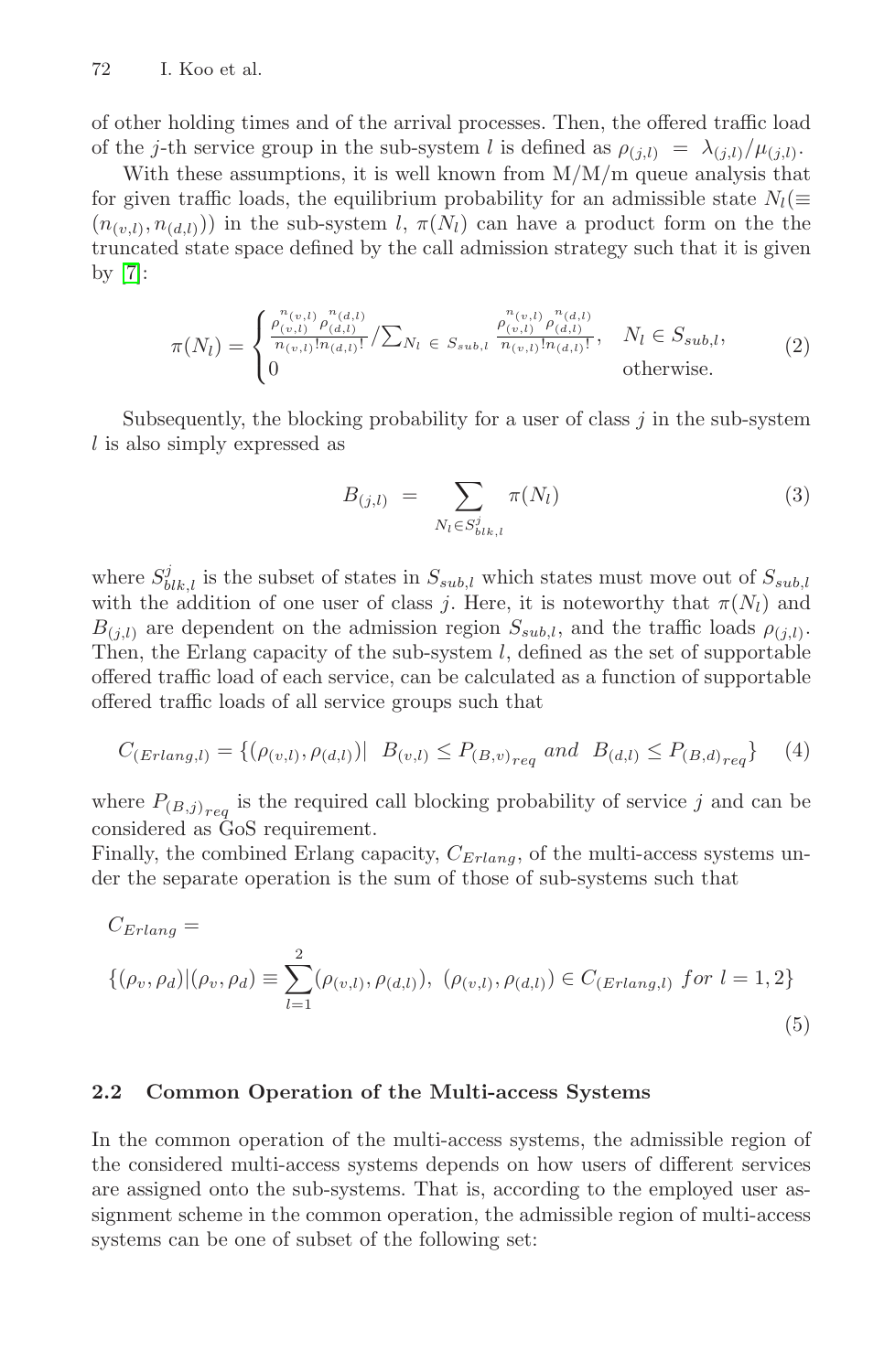$$
S_{system} =
$$
  

$$
\{(n_v, n_d) | (n_v, n_d) \equiv \sum_{l=1}^{2} (n_{(v,l)}, n_{(d,l)}), and 0 \le f_l(n_{(v,l)}, n_{(d,l)}) \le 1 \text{ for } l = 1, 2\}
$$
  
(6)

where  $n_v$  and  $n_d$  are the admissible number of users of voice and data in the multi-access system.

In the reference [\[3\]](#page-9-0), Furuskar discussed principles for allocating multiple services onto different sub-systems in multi-access wireless systems, and further derived the favorable near-optimum sub-system service allocation scheme through simple optimization procedures that maximizes the combined multi-service capacity, which here is named as "service-based assignment algorithm." In order to focus on investigating the Erlang capacity improvement through the common operation of multi-access systems by simultaneously considering the trunking gain and the assignment gain, in this paper we only consider two kinds of user assignment schemes for the common operation of multi-access systems, that is, a service-based assignment algorithm, which was proposed in [\[3\]](#page-9-0) as a near-optimum user assignment method, and a rule opposite to the service-based assignment algorithm as a worst case assignment method. It is noteworthy that the rule opposite to service-based assignment is not likely to be sued in reality but here we adopt it as a interesting reference for the worst case of the common operation method.

In the service-based assignment algorithm, we assign users into the subsystem where their expected relative resource cost for the bearer service type in question is the smallest. That is, when a user with service type  $j$  is coming in the multi-access system  $(j = v \text{ or } d)$ , then we assign the user to the sub-system  $\ell$  that meets the following.

$$
\hat{l} = arg \left\{ \min_{l} \left( \frac{\partial f_l(n_{(v,l)}, n_{(d,l)})}{\partial n_{(j,l)}} / \frac{\partial f_l(n_{(v,l)}, n_{(d,l)})}{\partial n_{(\sim j,l)}} \right) \right\} \tag{7}
$$

where  $\sim j$  is the 'other service' that is, if  $j=v$  then,  $\sim j$  is d. For the case that each sub-system has a linear capacity region, then the assignment rule can be simply expressed as  $\hat{l} = arg \left\{ \min_{l} \right\}$  $\int a_{lj}$ a*l*∼*<sup>j</sup>*  $\big)$ .

On the other hand, in the rule opposite to the service-based assignment algorithm, we assign the user having service type j to the sub-system  $\hat{l}$  that meets the following.

$$
\hat{l} = arg \left\{ \max_{l} \left( \frac{\partial f_l(n_{(v,l)}, n_{(d,l)})}{\partial n_{(j,l)}} / \frac{\partial f_l(n_{(v,l)}, n_{(d,l)})}{\partial n_{(\sim j,l)}} \right) \right\} \tag{8}
$$

According to the employed user assignment scheme, we can obtain corresponding admissible region of the multi-access systems under the common operation. If we denote  $S_{s-based}$  as the admissible region of the multi-access systems with the service-based assignment scheme, and  $S_{opp-s-based}$  as one with the rule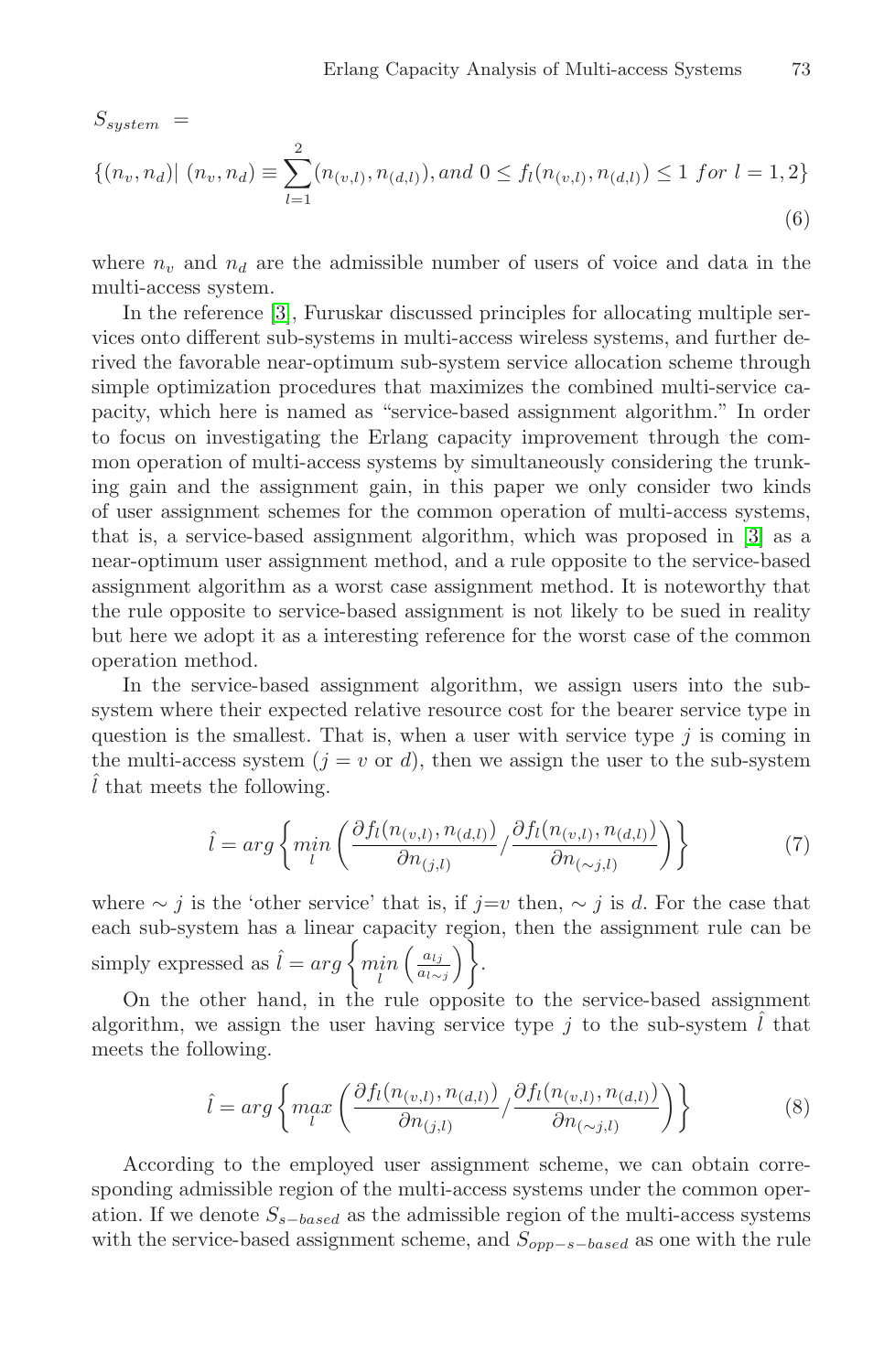<span id="page-5-0"></span>

**Fig. 1.** Erlang capacity of a GSM/EDGE-like and WCDMA-like multi-access system.

opposite to the service-based assignment scheme, respectively. Then, we can calculate the corresponding Erlang capacities for above two assignment scheme using the similar method presented in previous section, by using Eqns(2-4) after replacing  $S_{sub,l}$  with  $S_{s-based}$  and  $S_{omp-s-based}$ , respectively.

## **3 Numerical Results**

So far we have presented analytical procedures to investigate the Erlang capacity of multi-access systems. In this section, we will consider two set of scenarios with different bearer capabilities and quality requirements of sub-systems to visualize the capacity gains of multi-access system according to the two operation methods. First scenario is a case with coexisting GSM/EDGE-like and WCDMAlike sub-systems as a practical example. The other is more artificial case to consider the effect of sub-system capacities on the Erlang capacity of multiaccess systems.

As a practical example, let's firstly consider a case,  $P = 2$  with coexisting GSM/EDGE-like and WCDMA-like sub-systems. When a spectrum allocation of 5 MHz is assumed for both systems, admissible capacity regions of both systems supporting mixed voice and data traffics are modeled as a linear region such that  $f_l(n_{(v,l)}, n_{(d,l)})$  is given as  $a_{lv} \cdot n_{(v,l)} + a_{ld} \cdot n_{(d,l)}$  for  $l=1,2$  where GSM/EDGE-like system is denoted as sub-system 1 while WCDMA-like system as sub-system 2. Further,  $(a_{1v}, a_{1d})$  and  $(a_{2v}, a_{2d})$  are given as  $(1/62, 1/15)$  and  $(1/75, 1/40)$  respectively, for standard WCDMA and EDGE data bearers and a circuit switched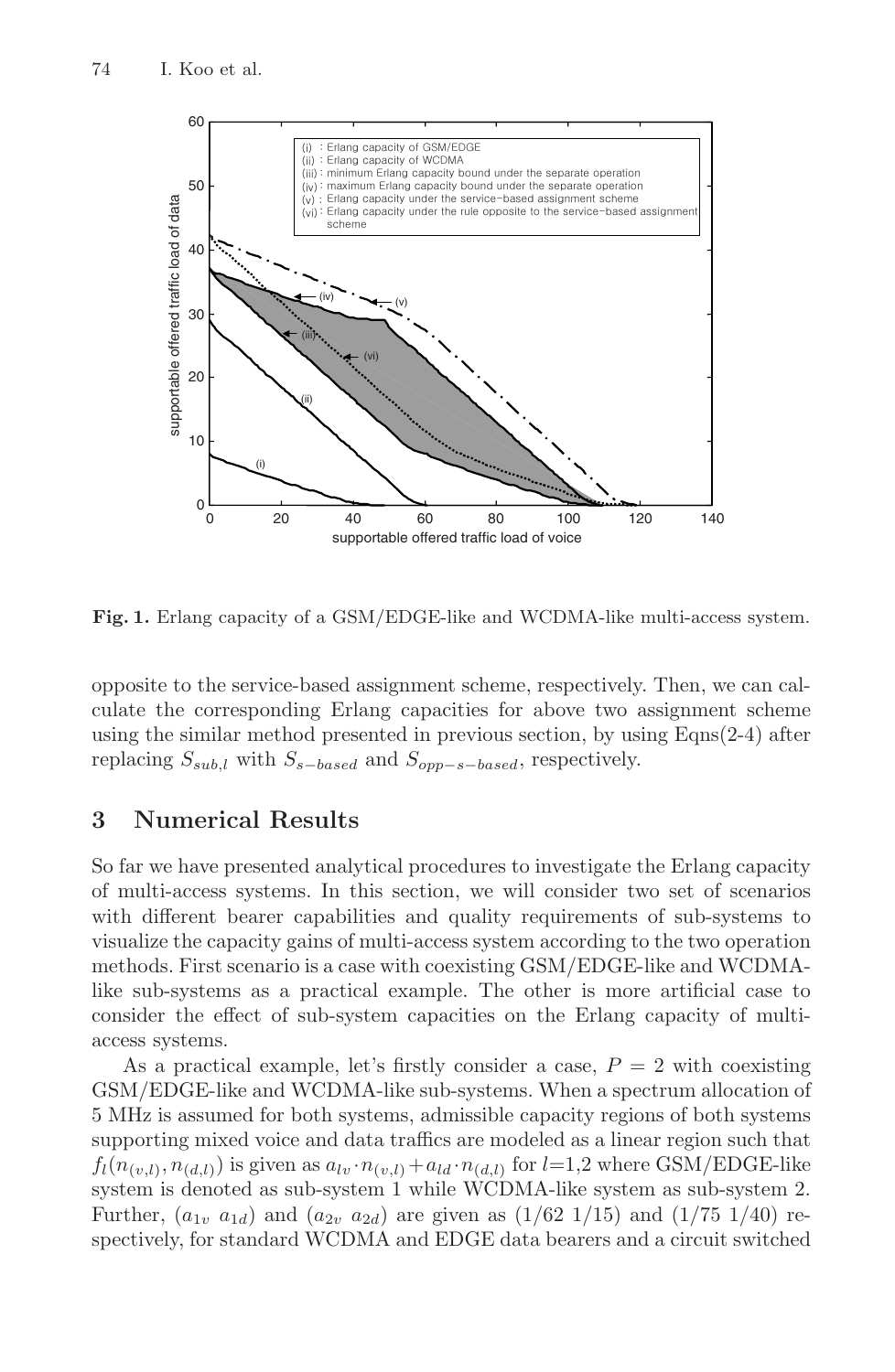equivalent (CSE) bitrate requirement of 150Kbps [\[8\]](#page-9-0). Fig. [1](#page-5-0) shows the resulting Erlang capacity regions when the required call blocking probability is set to 1%. Fig. [1\(](#page-5-0)i) and (ii) show the Erlang capacity of GSM/EDGE and WCDMA, respectively. Then, the Erlang capacity of multi-access system under the separate operation can be given as the vector sum of those of sub-systems as like Fig. [1.](#page-5-0) It is noteworthy that the Erlang capacity line, stipulating the Erlang capacity region of multi-access system, depends on the service mix in the sub-systems, and lies between the minimum bound line (Fig. [1\(](#page-5-0)iii)) and the maximum bound line (Fig. [1\(](#page-5-0)iv)). This means that the shadowed traffic area, delimited by Fig. [1\(](#page-5-0)iii) and Fig. [1\(](#page-5-0)iv), is not always supported by the multi-access system under the separate operation. For example, the traffic load of (46, 29) can be supported only when the GSM/EDGE supports the voice traffic of 46, and the WCDMA supports the data traffic of 29, but this occasion is very rare. Subsequently, we should operate the system with the Erlang capacity region stipulated by Fig.  $1(iii)$  $1(iii)$  for the sake of stable system operation. On the other hand, Fig.  $1(v)$  shows the Erlang capacity region of multi-access system under the service-based assignment algorithm. In this case, with the service-based assignment scheme we assign voice users to GSM/EDGE as far as possible, and data users to WCDMA since GSM/EDGE is relatively better at handling voice users than WCDMA, and vice-versa for data users. As a result, it is observed that we can get about 95% capacity improvement through the service-based assignment algorithm over the separate operation where we utilize the supportable area of Erlang capacity for the performance comparison. Fig. [1\(](#page-5-0)vi) also shows the Erlang capacity region of multi-access system when assigning users according to the rule opposite to the service-based assignment algorithm. In this case, the voice users are as far as possible assigned to WCDMA and as many data users as possible to GSM/EDGE, which corresponds to the worst-case scenario in the common operation. The resulting Erlang capacity is dramatically lower than that of the service-based assignment algorithm (roughly 54% capacity reduction). However, ever in the worst case, we know that the Erlang capacity of multi-access system under the common operation still can provide about 27% capacity improvement over the separate operation.

Secondly, we consider an artificial case to consider the effect of air-link capacities of sub-systems on the Erlang capacity of multi-access systems where the admissible regions of each sub-system are also delimited by the linear bound, and  $(a_{1v}, a_{1d})$  and  $(a_{2v}, a_{2d})$  are given as  $(1/10, 1/10)$  and  $(1/20, 1/10)$ , respectively. Fig. [2](#page-7-0) shows the resulting Erlang capacity regions for the two operation methods. With the service-based assignment scheme, in this case we assign voice users to sub-system 2 as far as possible, and data users to sub-system 1 since sub-system 2 is relatively better at handling voice users than sub-system 1, and vice-versa for data users. As a result, we can achieve a gain of up to 37% over the rule opposite to the service-based assignment through the service-based user assignment, and the gain of up to 88.5% over the separate operation method. When comparing these results with those of the previous example, we also know that the Erlang capacity gains of multi-access systems, which can be achieved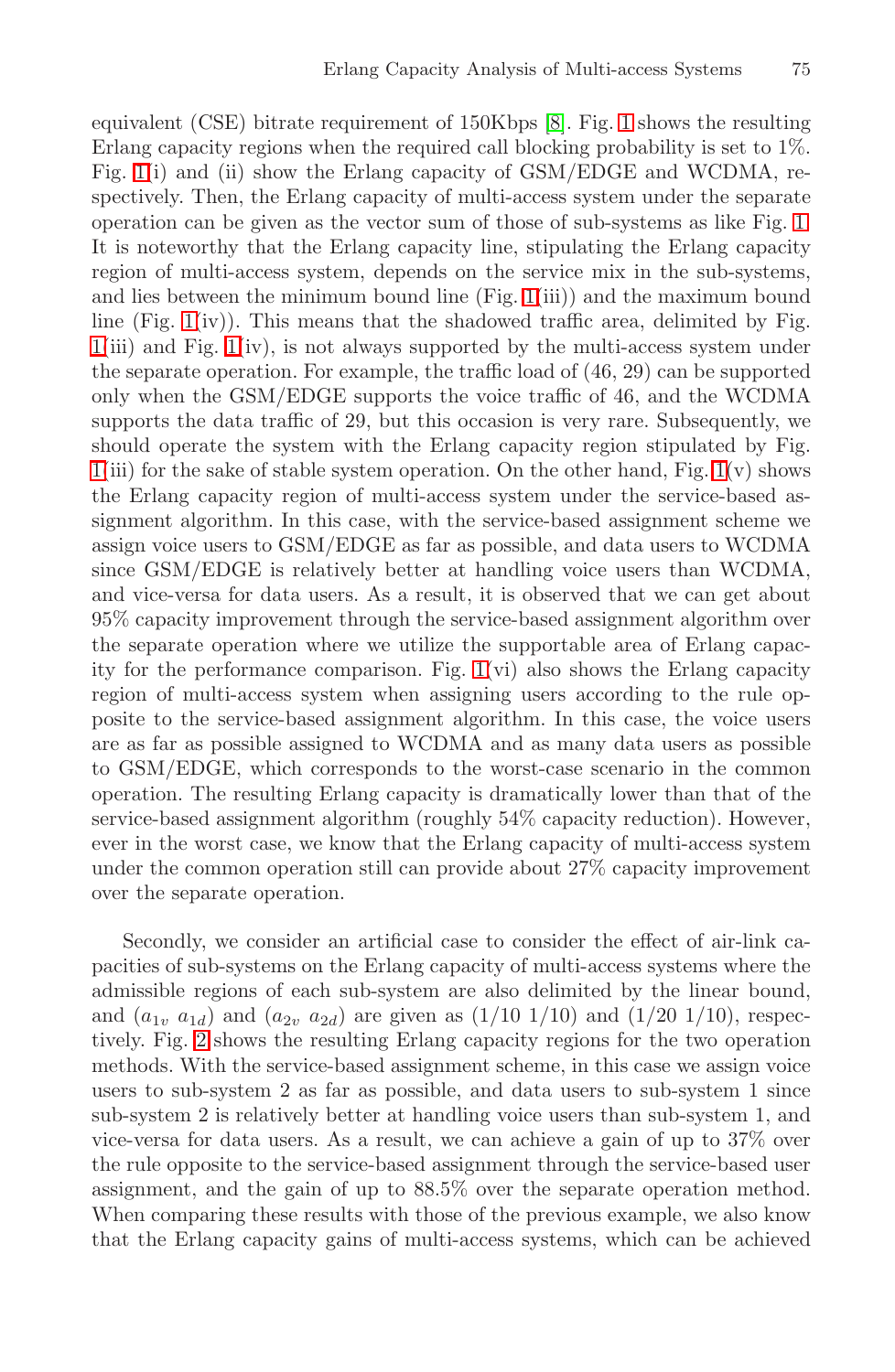<span id="page-7-0"></span>

**Fig. 2.** Erlang capacity of a multi-access system for the two operation methods.

by the operation methods, are very sensitive to the sub-system capacities such as the shape and the area of the capacity.

Finally, Fig. [3](#page-8-0) shows the Erlang capacity gain of a multi-access system according to the traffic mix-ratio between voice and data for the previous two numerical examples. Here, we define the traffic mix-ratio as  $\rho_v/(\rho_v + \rho_d)$ , and use the total supportable traffic load of the system for the performance comparison, i.e the sum of the maximum supportable voice and data traffic for a certain service-mix ratio. Noting that the Erlang improvement of common mode operation over the separate operation converges into a trunking gain as the traffic mix-ratio between voice and data goes to 0 or 1, we know that the Erlang improvement of common mode operation is mainly due to the trunking efficiency gain when the rule opposite to the service-based assignment scheme is used, and that the gain is less sensitive to the traffic mix-ratio between voice and data while it is sensitive to the sub-system capacities. On the other hand, Fig. [1](#page-5-0) shows that the Erlang capacity improvement in the case of the service-based assignment scheme varies according to the traffic mix-ratio between voice and data. This means that in this case we can get both a trunking efficiency gain and a service-based assignment gain simultaneously. It is noteworthy that the trunking efficiency gain is rather insensitive to the service mix, whereas the service-based assignment gain depends significantly on the service mix. The service-based assignment scheme is thus more beneficial in mixed service scenarios.

This paper can be further extended, by considering different service control mechanisms, and the capabilities that each terminal can handle multi-mode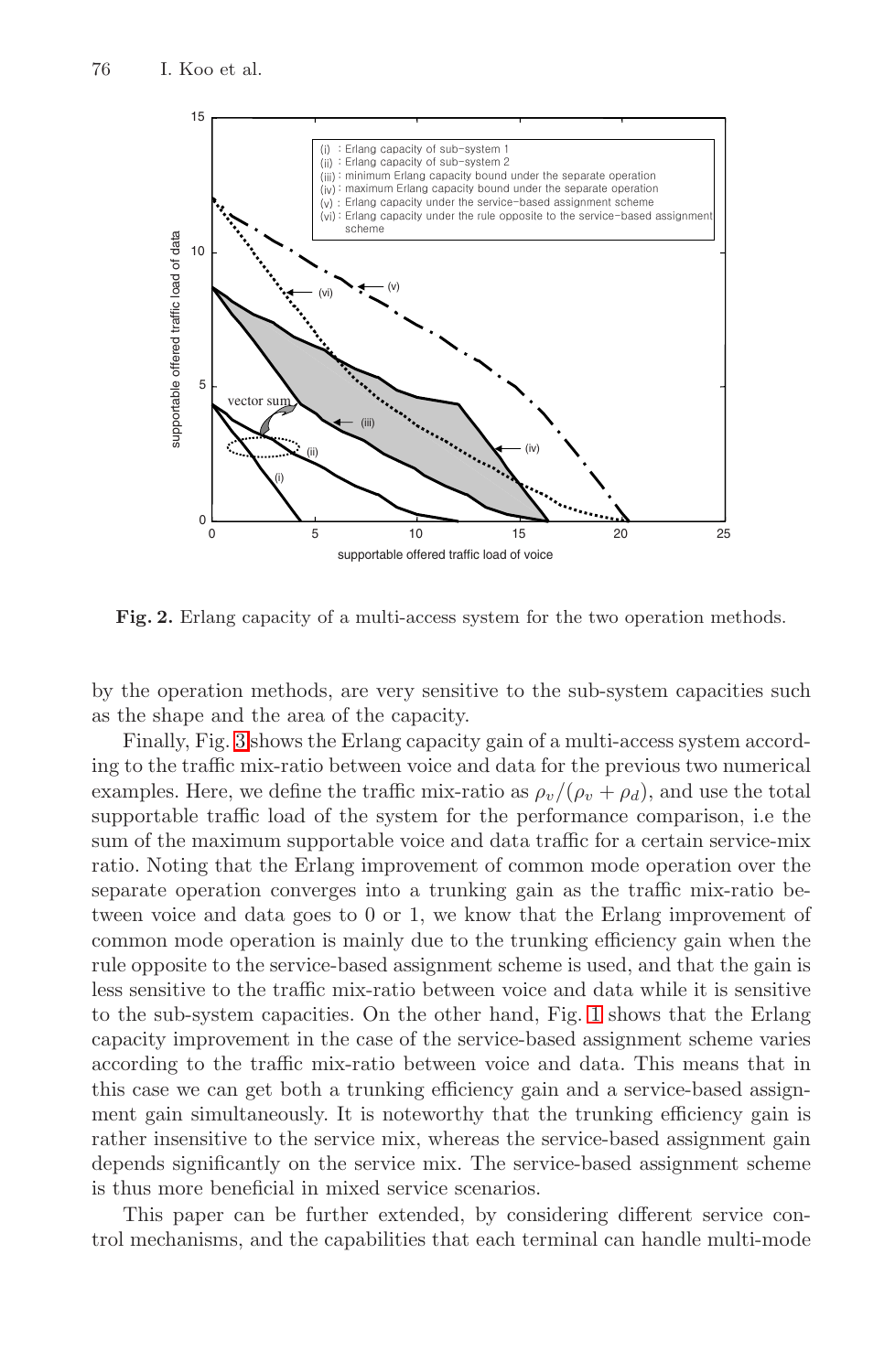<span id="page-8-0"></span>

**Fig. 3.** Erlang capacity improvement of a multi-access system according to the traffic mix-ratio between voice and data,  $\varphi$ 

function. For the lack of space, in this paper we have only dealt with two extreme cases; separate and common operations of multi-access systems. For the case that non-multi-mode and multi-mode terminals coexist, however we can expect that the corresponding Erlang capacity will fall into the regions between the Erlang capacity under the separate operation and that under the common operation, even though we can not exactly mention how and how much the fraction of non-multi-mode terminals affects overall performance of multi-access system. The corresponding Erlang capacities according to different service control mechanisms will also exist in the regions between the Erlang capacity under the service-based user assignment and that under the rule opposite to the servicebased assignment, since the service-based user assignment is proved to be the optimum sub-system service allocation scheme [3].

## **4 Conclusion**

In this paper, we investigate the Erlang capacity of multi-access systems according to two different operation methods: separate and common operation methods. Through numerical examples, we observe that the Erlang capacity improvement that can be obtained through common operation method is two-fold. First, a trunking efficiency gain is achieved due to the combining of resource pools. This gain depends on the sub-system capacities, for small sub-system capacities the gain is significant. Secondly, a service-based assignment gain can